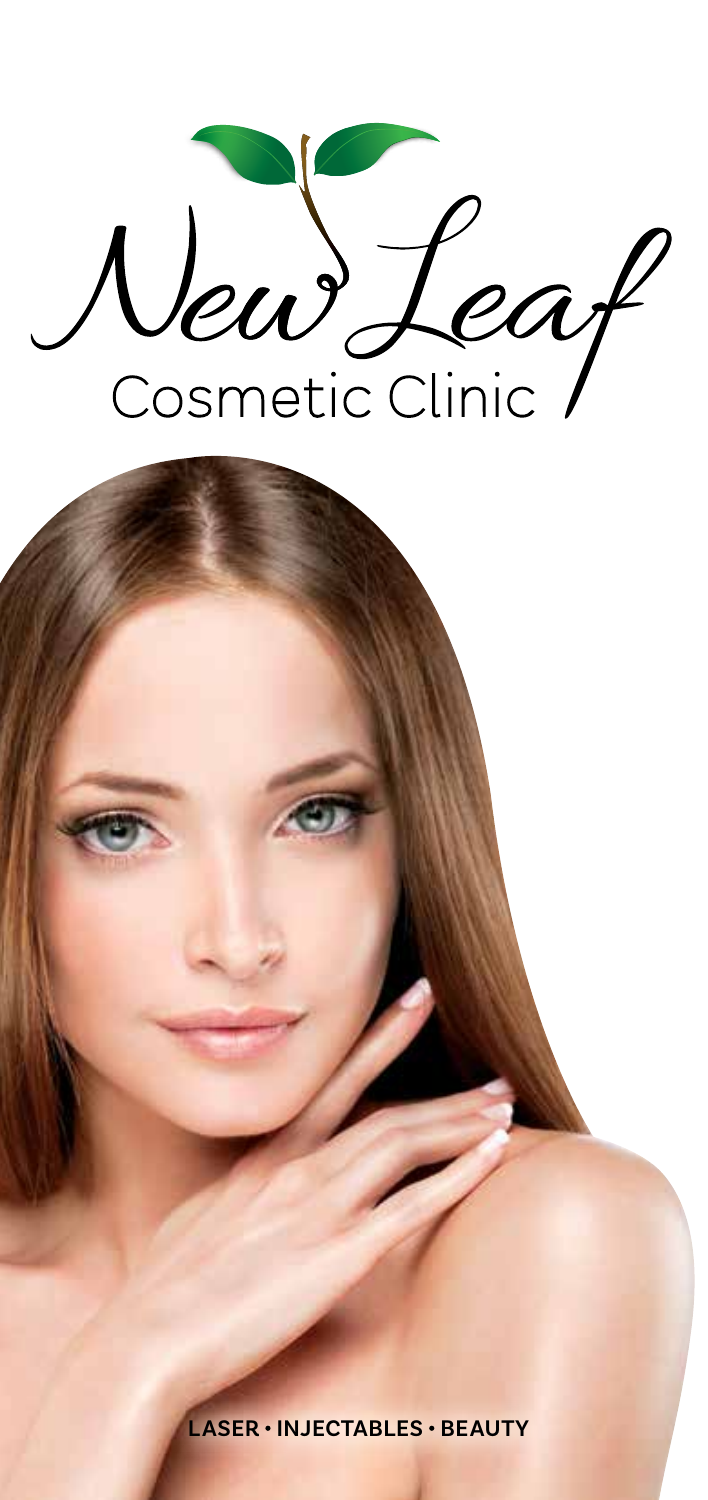# LASER HAIR REMOVAL

We offer the latest hair removal technology using medical grade LASER. Our Candela GentleMaxPro LASER is suitable for ALL skin types. Effective hair reduction is achieved in fewer sessions. An average of 6-8 treatments are recommended.

|                                          | <b>SINGLE</b><br>TREATMENT | <b>6 TREATMENTS</b><br><b>SAVE 20%</b> | 8 TREATMENTS<br><b>SAVE 25%</b> |
|------------------------------------------|----------------------------|----------------------------------------|---------------------------------|
| <b>FACE</b>                              |                            |                                        |                                 |
| Nose                                     | 15                         | 12                                     | 11                              |
| Chin                                     | 20                         | 16                                     | 15                              |
| Lip                                      | 20                         | 16                                     | 15                              |
| Lip & chin                               | 30                         | 24                                     | 23                              |
| Ears                                     | 15                         | 12                                     | 11                              |
| Sides of face                            | 30                         | 24                                     | 23                              |
| <b>Full face</b>                         | 50                         | 40                                     | 38                              |
| Neck (front & back)                      | 50                         | 40                                     | 38                              |
| Face & neck                              | 90                         | 72                                     | 68                              |
| <b>BODY</b>                              |                            |                                        |                                 |
| Areola (both)                            | 20                         | 16                                     | 15                              |
| Snail trail                              | 10                         | 9                                      | 8                               |
| Back                                     | 150                        | 120                                    | 113                             |
| Half back                                | 80                         | 64                                     | 60                              |
| Chest                                    | 80                         | 64                                     | 60                              |
| Abdomen                                  | 80                         | 64                                     | 60                              |
| <b>Full buttocks</b>                     | 80                         | 64                                     | 60                              |
| <b>Brazilian</b>                         | 60                         | 48                                     | 45                              |
| <b>Bikini line</b>                       | 40                         | 32                                     | 30                              |
| <b>ARMS</b>                              |                            |                                        |                                 |
| Shoulders                                | 65                         | 52                                     | 49                              |
| Under arms                               | 20                         | 16                                     | 15                              |
| Full arms                                | 110                        | 88                                     | 83                              |
| Half arms                                | 70                         | 56                                     | 53                              |
| Hands & fingers                          | 30                         | 24                                     | 23                              |
| <b>LEGS</b>                              |                            |                                        |                                 |
| Full legs                                | 130                        | 104                                    | 98                              |
| Lower legs (including knees)             | 70                         | 56                                     | 53                              |
| Feet & toes                              | 20                         | 16                                     | 15                              |
| Knees                                    | 40                         | 32                                     | 30                              |
| <b>COMBINATIONS</b>                      |                            |                                        |                                 |
| Female Brazilian & under arms            | 70                         | 56                                     | 53                              |
| Female Brazilian & full legs             | 160                        | 128                                    | 120                             |
| Female Brazilian, full legs & under arms | 170                        | 136                                    | 128                             |
| Female bikini + under arms               | 50                         | 40                                     | 38                              |
| Full legs, feet & toes                   | 140                        | 112                                    | 105                             |
| Full back & shoulders                    | 170                        | 136                                    | 128                             |
| <b>MALE SPECIFIC</b>                     |                            |                                        |                                 |
| <b>Full buttocks</b>                     | 80                         | 64                                     | 60                              |
| <b>Brazilian</b>                         | 80                         | 64                                     | 60                              |
| 'Man-scape' (Buttocks + Brazilian)       | 150                        | 120                                    | 113                             |
|                                          |                            |                                        |                                 |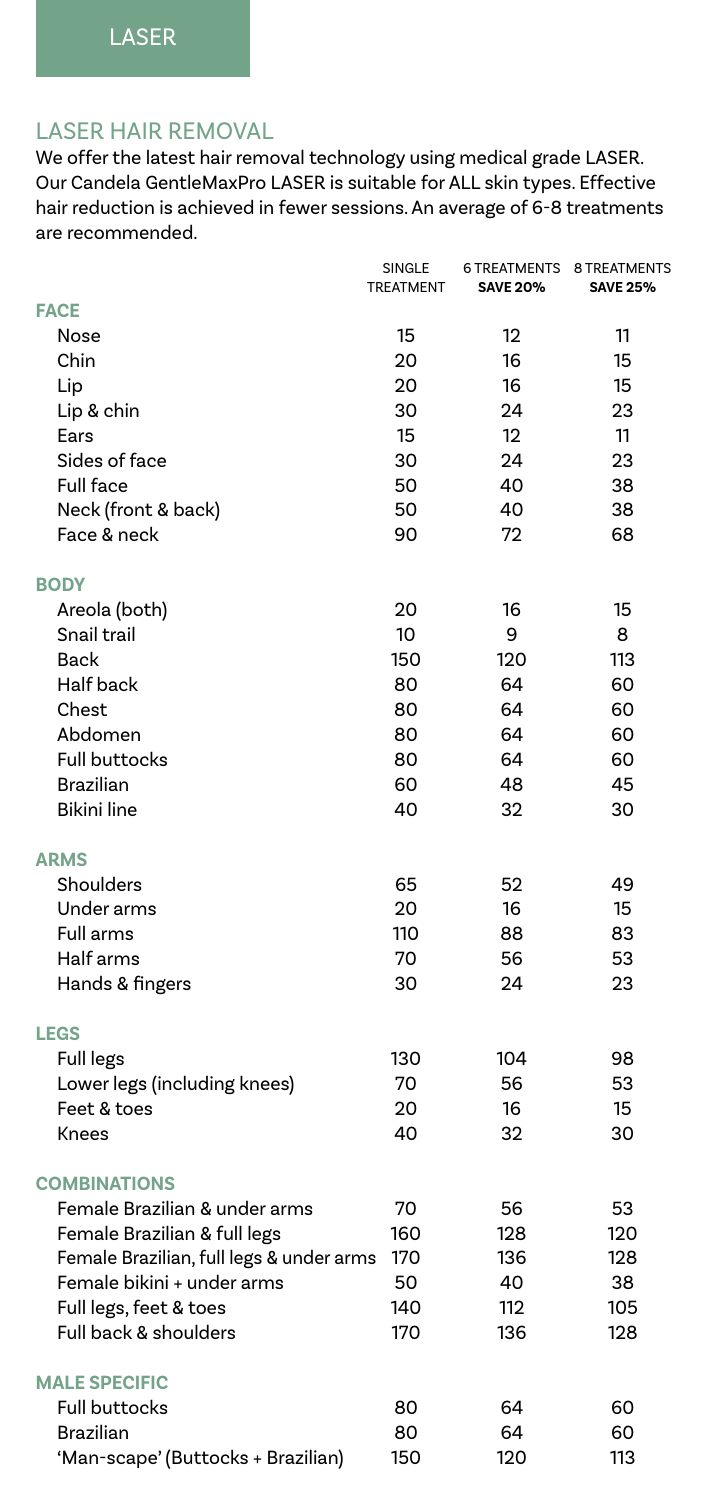# VASCULAR LESIONS

Using Medical Grade Candela LASER to treat thread and spider veins on the face, legs and other body parts. Usually 1-3 treatments required with maintenance once every 6-12 months.

|                                           | SINGI F<br><b>TREATMENT</b> | 3 TREATMENTS<br><b>SAVE 20%</b> |
|-------------------------------------------|-----------------------------|---------------------------------|
| 1x lesion (up to the size of a 20c piece) | 100                         | 80                              |
| Cheek area (both)                         | 150                         | 120                             |
| Nose & cheeks                             | 200                         | 160                             |
| Full face or area similar in size         | 300                         | 240                             |

# PIGMENTED LESIONS

Using Medical Grade Candela LASER to treat pigmented lesions (sun spots, age spots and freckles). Usually 1-3 treatments required with maintenance treatment once every 6-12 months.

|                                           | SINGLE           | <b>3 TREATMENTS</b> |
|-------------------------------------------|------------------|---------------------|
|                                           | <b>TREATMENT</b> | <b>SAVE 20%</b>     |
| 1x lesion (up to the size of a 20c piece) | 100              | 80                  |
| Nose & cheeks                             | 200              | 180                 |
| Full face or area similar in size         | 250              | 200                 |
| Hands (both)                              | 200              | 160                 |

# ROSACEA / DIFFUSE REDNESS

Using Medical Grade Candela LASER to treat the affected blood vessels. A minimum of 3-5 treatments is recommended with ongoing maintenance to continue the improvement of the skin.

|           | SINGLE <sup>1</sup> | 3 TREATMENTS 5 TREATMENTS |                 |
|-----------|---------------------|---------------------------|-----------------|
|           | <b>TRFATMENT</b>    | <b>SAVE 20%</b>           | <b>SAVE 25%</b> |
| Full face | 250                 | 200                       | 187             |

# LASER FACIAL (30 MINS)

This popular lunch time facial pulses micro–beams of LASER energy, which gently heats the dermis, stimulates collagen tightening and shrinks pores for a more radiant glow. The treatment starts with cleansing and exfoliating and finishes with application of serums. 170

# SKIN TIGHTENING & CONTOURING "SUBLIME" TREATMENT

Sublime treatment can improve mild to moderate skin laxity/"sagginess" of the face, neck, abdomen or upper arms. This treatment is recommended as an ongoing treatment, 2-6 weeks apart. It is also great before special events.

|                  | SINGLE           |                 | 3 TREATMENTS 5 TREATMENTS |
|------------------|------------------|-----------------|---------------------------|
|                  | <b>TREATMENT</b> | <b>SAVE 20%</b> | <b>SAVE 25%</b>           |
| Full face        | 190              | 152             | 143                       |
| Full face & neck | 250              | 200             | 188                       |
| Abdomen          | 300              | 240             | 225                       |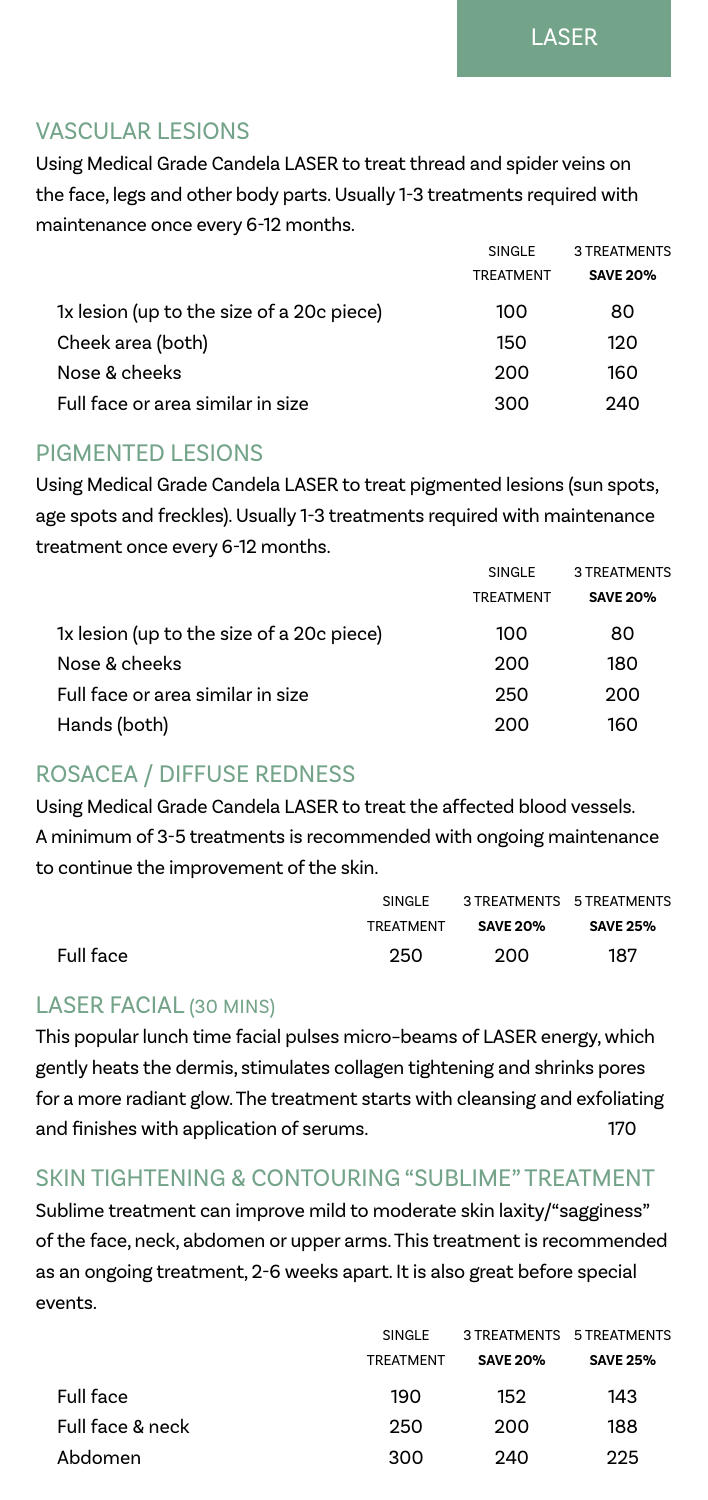## FRACTIONAL RADIOFREQUENCY SKIN RESURFACING

A non-invasive treatment, delivering heat to target the deeper layer of the skin (dermal layer) whilst the outer layer of the skin remains relatively intact. It stimulates collagen production resulting in reduction of fine lines, mild to moderate wrinkles, acne and acne scarring.

We usually recommend 4-6 treatments, 4-6 weeks apart.

|                                       | SINGLE<br><b>TREATMENT</b> | <b>4 TREATMENTS</b><br><b>SAVE 20%</b> | <b>6 TREATMENTS</b><br><b>SAVE 25%</b> |
|---------------------------------------|----------------------------|----------------------------------------|----------------------------------------|
| Single spot (up to 4cm <sup>2</sup> ) | 100                        | 80                                     | 75                                     |
| Full face (or area of similar size)   | 450                        | 360                                    | 338                                    |
| Neck                                  | 350                        | 280                                    | 263                                    |
| Eyes                                  | 200                        | 160                                    | 150                                    |
| Décolletage                           | 400                        | 320                                    | 300                                    |
| Full face & neck                      | 550                        | 440                                    | 413                                    |
| Full face & décolletage               | 590                        | 472                                    | 443                                    |
| Full face, neck & décolletage         | 650                        | 520                                    | 488                                    |

## DERMALUX LED 99

A non–invasive treatment that instantly energises the skin cells to revitalise a dull and tired complexion. A course of treatments can accelerate skin renewal and resolve a range of skin concerns: acne, rosacea, dermatitis and pigmentation. It is also known to increase serotonin levels, which helps in fighting low mood and depression.

|           | SINGLE<br><b>TREATMENT</b> | <b>SAVE 10%</b> | POWER PLAN 6 POWER PLAN 8<br><b>SAVE 15%</b> |
|-----------|----------------------------|-----------------|----------------------------------------------|
| Full face | 99                         | 89              | 84                                           |
|           |                            |                 |                                              |

Suitable as an add on to any another treatment \$50 (20 mins)

# FRACTIONAL CO<sub>2</sub>RE LASER

The Fractional CO<sub>2</sub>RE LASER by Candela Medical is the gold standard in skin resurfacing and treats the advanced signs of ageing in a single treatment. Improving skin tone and texture, sun damaged skin, wrinkles, fine lines, acne scars, striae and surgical scars. It is only performed by our Cosmetic Doctors. The down time is 7-14 days, with the skin continuing to improve over the next 4-6 months. Treatments range from mild to aggressive.

| Full face rejuvenation price range                           | 1000-3500 |
|--------------------------------------------------------------|-----------|
| Consultation with the Doctor (redeemable off treatment cost) | 75        |

# CO<sub>2</sub>RE INTIMA (PER TREATMENT) 750

The CO<sub>2</sub>RE Intima treatment is performed by Dr Bonnie to restore vaginal tone, flexibility and shape. This is a TGA approved LASER energy procedure to treat some of the symptoms of childbirth or menopause eg. vaginal dryness, burning, laxity or altered appearance. It may also help in some cases of stress incontinence (leaking of urine when coughing or laughing).

We recommend 3 treatments, 4-6 weeks apart

# CO<sub>2</sub>RE LASER TREATMENTS (SINGLE LESION) 250

All treatments including; benign skin lesions, moles & skin tags, are performed by Dr Bonnie and Dr Alex. Usually one treatment is needed, however some lesions may need retreating.

Additional lesions and the control of the control of the from 40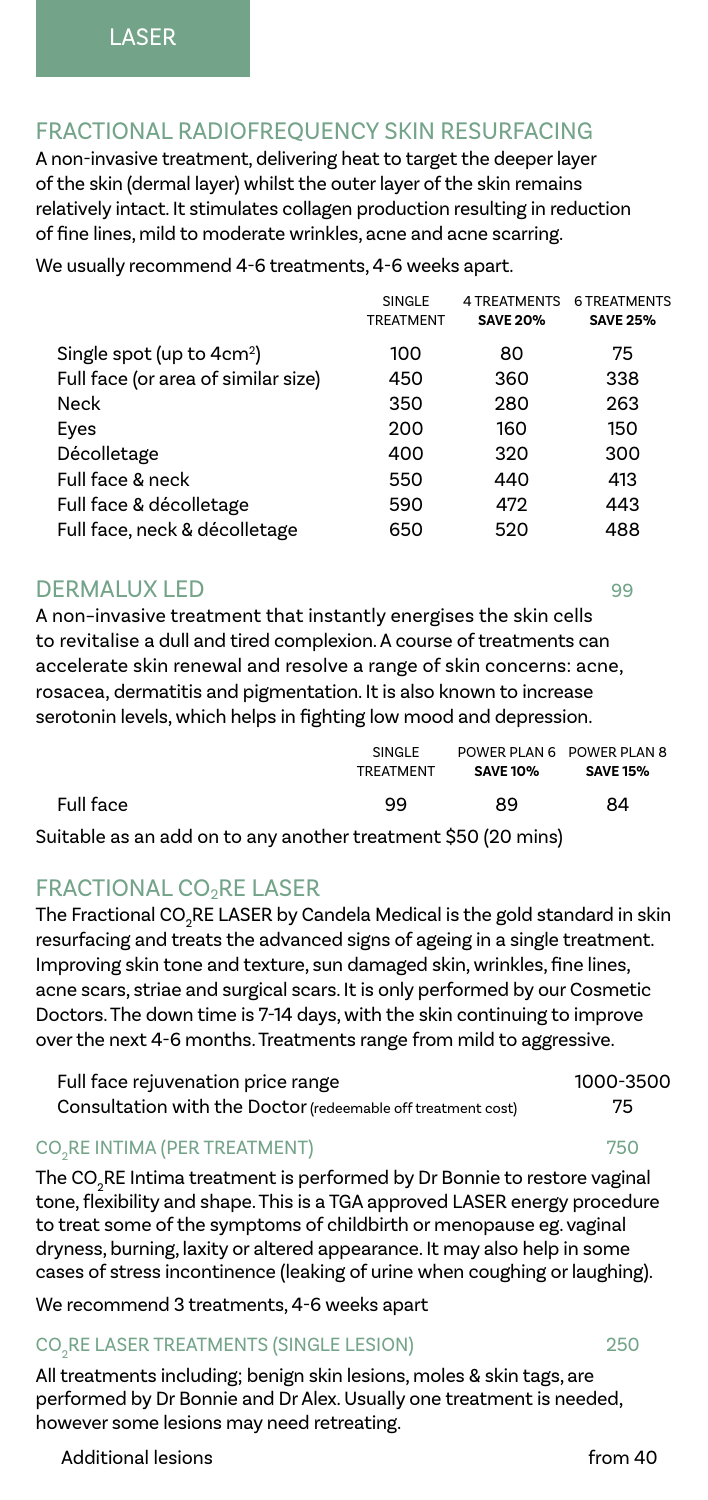## CLINICAL SKIN MICRO-NEEDLING

The Dermapen™ is a revolutionary device that gently punctures the skin with tiny medical grade needles that are operated via a motorised head. This micro damage induces the collagen production and delivers impressive results in treating scarring from acne or surgery, reducing pore size and giving a rejuvenated and younger skin look. The treatment finishes with applying a nourishing, calming mask for intense hydration. Usually we recommend 4-6 treatments, 4-6 weeks apart.

|                          | SINGLE<br><b>TREATMENT</b> | <b>4 TREATMENTS</b><br><b>SAVE 20%</b> | <b>6 TREATMENTS</b><br><b>SAVE 25%</b> |
|--------------------------|----------------------------|----------------------------------------|----------------------------------------|
| Face                     | 260                        | 208                                    | 195                                    |
| Face & neck              | 300                        | 240                                    | 225                                    |
| Face, neck & décolletage | 350                        | 280                                    | 263                                    |
|                          | <b>EXPRESS</b><br>30 MINS  | DELUXE<br>60 MINS                      | MICROLIGHT*<br>80 MINS                 |
| MICRODERMABRASION        | 70                         | 155                                    | 205                                    |

Removes a superficial dead skin layer and helps with dull, dry and damaged skin, improving all over skin texture and rejuvenation. \* MicroDermabrasion + Dermalux LED

### **FACIALS**

Facials are beneficial for all skin types. Ideally the treatments should be performed once a month or, at least seasonally. We offer the Synergie Practitioner Range of facial treatments and stock a wide range of Synergie Skin products.

| MINI FACIAL (30 MINS)        |                     | 75                              |
|------------------------------|---------------------|---------------------------------|
|                              | SINGLE<br>TREATMENT | 3 TREATMENTS<br><b>SAVE 20%</b> |
| DEEP POWER CLEANSE (45 MINS) | 95                  | 76.                             |

Cleansing and exfoliating, with a purifying mineral mask (a pore refining and clarifying antioxidant mask). After the skin has been detoxified, the facial is finished with eye serum and moisturiser.

#### SKIN RESCUE MEDI-FACIAL (60 MINS) 125 100

Cleansing and exfoliating followed by steam (to enhance absorption of active ingredients). Whilst the steam is in use, experience the true health benefits of this facial and lower stress levels whilst enjoying a relaxing scalp massage, followed by mask application (depending on your skin type).

#### NEW LEAF SIGNATURE FACIAL (75 MINS)

Cleansing and exfoliating followed by a superb resurfacing Enzyme Peel. Build the barrier and boost skin immunity with a Repair and Restore mask. Reduce stress levels whilst enjoying a relaxing arm massage and enjoy the benefits of the firming, brightening and hydrating bio-alginate mask. Finish with serums, eye cream and moisturiser.

## DERMAPLANING (60 MINS) 155 124

Dermaplaning treatment is great for restoring a youthful glow, as the dead skin cells that sit in the hair on our face can give us a dull, lacklustre complexion. Removing this hair 'peach fuzz', along with the dead skin, will leave you with a healthy glowing complexion. It is performed using a sterile scalpel blade that gently glides over the skin and gives full-face exfoliation.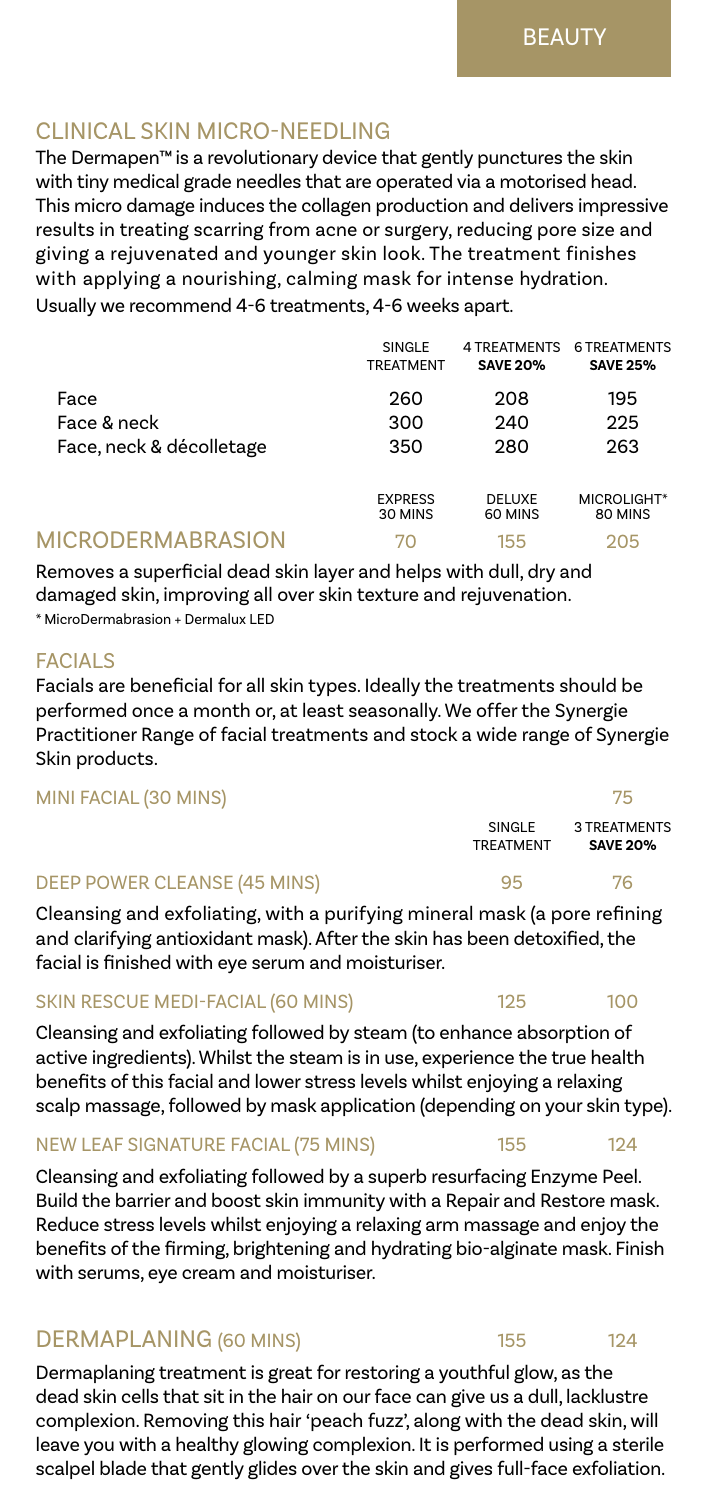## PEELS

Skin Peels are designed to remove the outermost surface of the skin. This cell layer is actually dead and accumulates on your skin, causing it to appear dull, dry and rough. This build up of dead skin can also result in clogged pores and unsightly blemishes. By removing the layer of dead skin, the products applied to the healthy skin are better able to absorb. Chemical peels will stimulate new epidermal growth & collagen production.

We do recommend a course of at least 3 treatments, 2-4 weeks apart for optimal results

# TREATMENT **SAVE 20%** PAPAYA HYDRATION PEEL (ALLOW 30 MINS) 100 80

Ideal introduction to peel treatments or for those with sensitive skin that require a gentle touch. Used to treat: Dry, sensitive, sun damaged or hyper-pigmented skin. Active ingredients: lactic acid (15%) + papaya enzyme.

#### SALICYLIC PURIFYING PEEL (ALLOW 30 MINS) 110 88

Ideal for acneic skin, the salicylic peel provides a deep, thorough cleansing of congested pores. With powerful anti-inflammatory properties, salicylic acid effectively calms a sore red skin and helps manage any further flare ups. Used to treat: Acne prone skin, enlarged pores and blackheads. Active ingredients: salicylic acid (from 5%).

#### LACTIC BRIGHTENING PEEL (ALLOW 30 MINS) 110 88

Gentle exfoliating treatment that aids dehydrated, sun damaged or pigmented skin Used to treat: Dry and lifeless skin, sun damage, hyper-pigmented skin, aging. Active ingredients: lactic acid (from 20%)

### SALICYLIC & LACTIC LAYERED PEEL (ALLOW 45 MINS) 140 112

Used to treat: Acne prone skin, enlarged pores, blackheads, sun damage, ageing, can also help treat pigmentation. Active ingredients: salicylic acid (from 5%) + lactic acid (from 20%).

#### TETRA ACID PEEL (ALLOW 45 MINS) 140 112

A powerful resurfacing treatment positioned as a step down only from our most potent peel option - The Jessner Peel. Used to treat: hyper-pigmentation, acne, sun damage and fine lines. Active ingredients: A potent combination of Mandelic, Lactic, Kojic and Malic acid.

### JESSNER POWER PEEL (ALLOW 45 MINS) 160 128

Advanced clinical treatment that addresses progressed stages of cystic acne, sun damage, pigmentation and aged skin. Assisting with skin texture, discolouration, hydration and congestion, this peel is highly active and is ideally performed as a course to achieve best results. Active ingredients: salicylic acid, lactic acid, resorcinol and kojic acid.

#### OTHER AREAS FROM 30

Additional areas for peel treatments or a mask include the Neck and Décolletage, which can be used as an 'Add on' to any other peel for a nominal charge.

SINGLE 3 TREATMENTS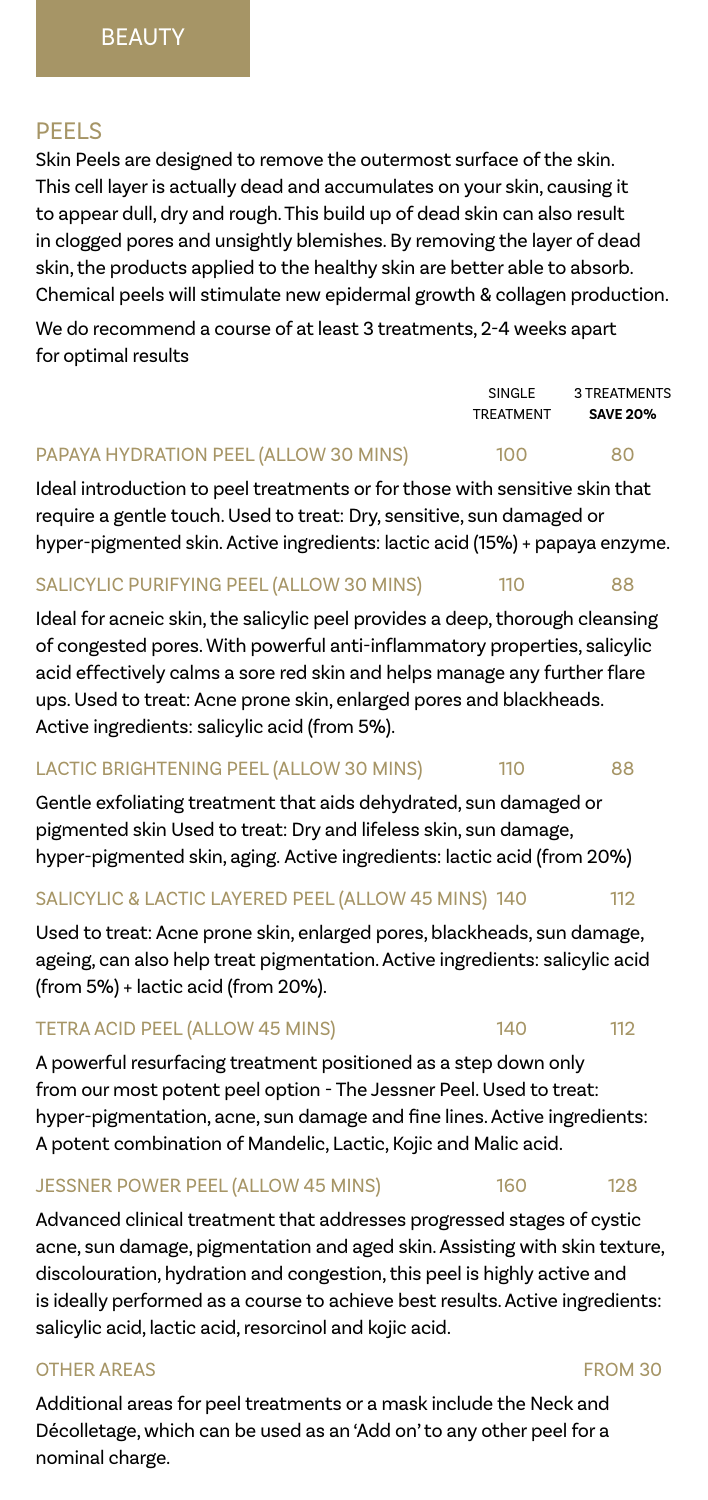# BODY WAXING

| Full leg                                | 70       |
|-----------------------------------------|----------|
| Full leg & bikini                       | 90       |
| Full leg & Brazilian                    | 110      |
| $\frac{1}{2}$ leg                       | 45       |
| 1/2 leg & bikini                        | 65       |
| 1/2 leg & G-string                      | 70       |
| <sup>3</sup> / <sub>4</sub> leg         | 55       |
|                                         | 75       |
| 3/4 leg & bikini                        |          |
| Under arm                               | 25       |
| <b>Bikini</b>                           | 35       |
| 3-4 week Brazilian                      | 50       |
| Brazilian                               | 70       |
| G-string                                | 50       |
| Full arm                                | 40       |
| $\frac{3}{4}$ arm                       | 35       |
| $\frac{1}{2}$ arm                       | 30       |
|                                         |          |
| <b>FACIAL WAXING</b>                    |          |
| Eyebrow tidy                            | 25       |
| Eyebrow reshape                         | 30       |
| Lip                                     | 15       |
| Chin                                    | 15       |
| Nose                                    | 15       |
| Lip & brow                              | 35       |
| Lip, chin & brow                        | 40       |
| Lip, chin, brow wax                     |          |
| & brow tint                             | 50       |
|                                         |          |
| <b>MEN'S WAXING</b>                     |          |
| Chest                                   | 60       |
| Back                                    | 60       |
| Full leg                                | 110      |
| Abdomen                                 | 35       |
| Neck                                    | 30       |
| Nose, ears, eyebrows                    | 45       |
|                                         |          |
| <b>TINTING</b>                          |          |
| Eyebrow                                 | 23       |
| Lashes                                  | 23       |
| Brow sculpt                             | 35       |
| Lash & brow                             | 40       |
|                                         |          |
| <b>EYELASH ENHANCEMENTS</b>             |          |
| Eyelash lift & tint                     | 80       |
| <b>HANDS &amp; FEET</b>                 |          |
|                                         |          |
| Mini manicure                           | 40<br>45 |
| Mini pedicure                           |          |
| Medi pedicure (45 mins)                 | 50       |
| Deluxe manicure (60 mins with paraffin) | 70       |
| Deluxe pedicure (75 mins with paraffin) | 85       |
| O.P.I gel manicure                      | 45       |
| O.P.I gel pedicure                      | 50       |
| Removal of gel                          | 20       |